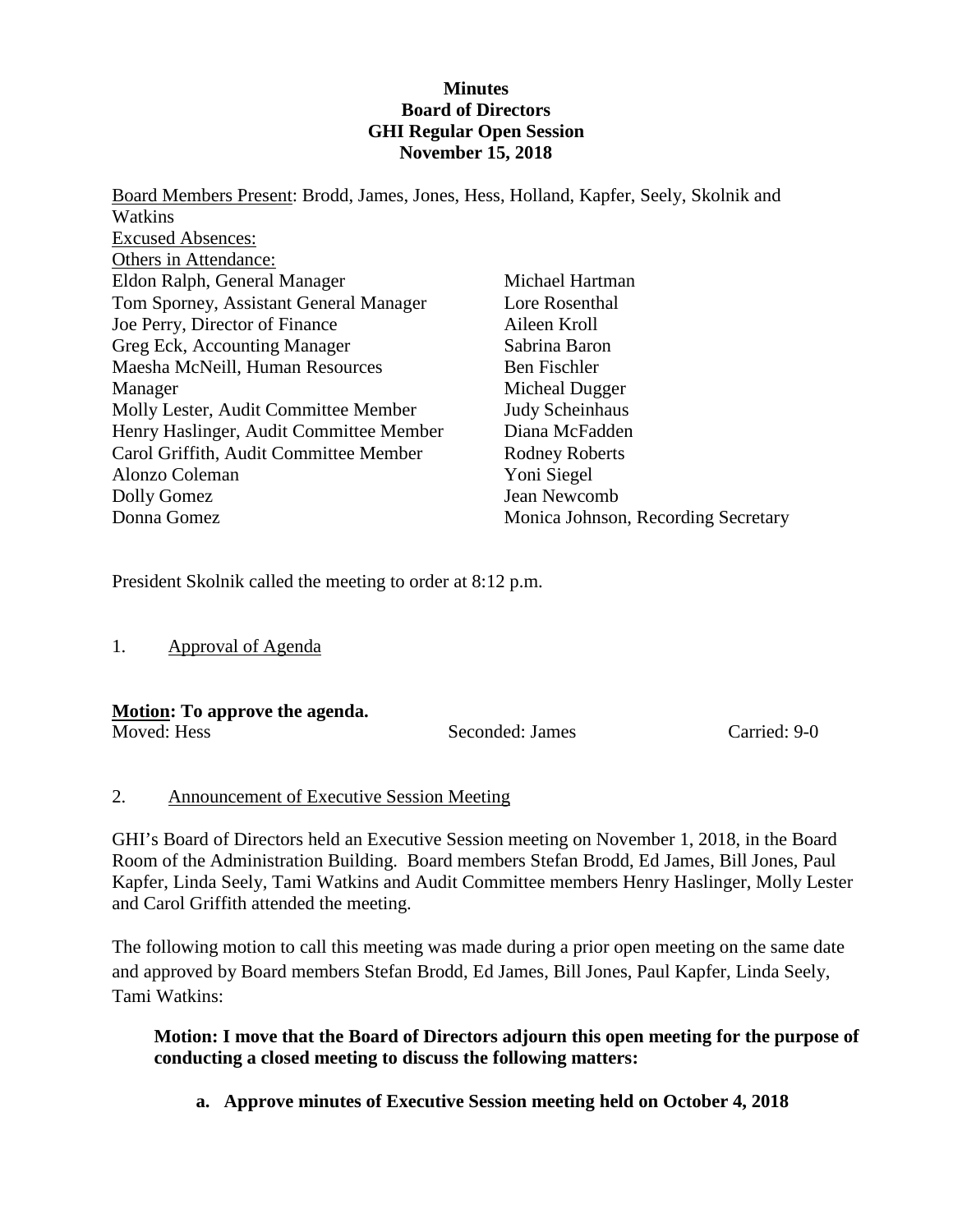- **b. Member financial matters.**
- **c. Consider the terms and conditions of the following contracts in the negotiation stage:**
	- **Contract for Employee Medical Insurance Benefits - 1st reading**
	- **Contract for Employee Life Insurance and Disability Benefits – 1st reading**
	- **Contract for Employee Dental Care Benefits - 1st reading**

# **d. Member complaint matters.**

The meeting commenced at 7:01 p.m., recessed at 7:45 p.m., resumed at 10:43 p.m., and adjourned at 11:00 p.m.

*Authority for the above closed meetings was derived from Subtitle 6b of the Maryland Cooperative Housing Corporation Act, § 5-6B-19 "Meetings of cooperative housing corporation open to members of corporation or their agents." Paragraph (e) (1)*

# 3. Visitors and Members (Comment Period)

None.

#### 4. Approval of Membership Applications

# **Motion: I move that the Board of Directors approve the following persons into the cooperative and membership be afforded them at the time of settlement:**

• Eric W. Stehmer, Karl H. Stehmer, Pamela R. Stehmer, Joint Tenants, 38-L Ridge Road. Moved: James Seconded: Hess Carried: 9-0

#### **Motion: I move that the Board of Directors approve the following Mutual Ownership Contract change.**

# • **Wayne A. Holien, Mary Anne Holien, Eric S. Holien, Linda L. Holien, Joint Tenants 4- E Hillside Road is changed to Linda Holien, Joshua Holien, Joint Tenants.**

Moved: James Seconded: Hess Carried: 9-0

# 5. Committee and Homes Improvement Program Reports

Homes Improvement Program – Sporney reported:

- Windows completed
- Doors 239 completed
- Siding  $-106$  completed
- Electric baseboard completed
- HVAC 56 completed
- Frame crawlspaces 41 completed

Minutes: GHI Board of Directors Meeting of November 15, 2018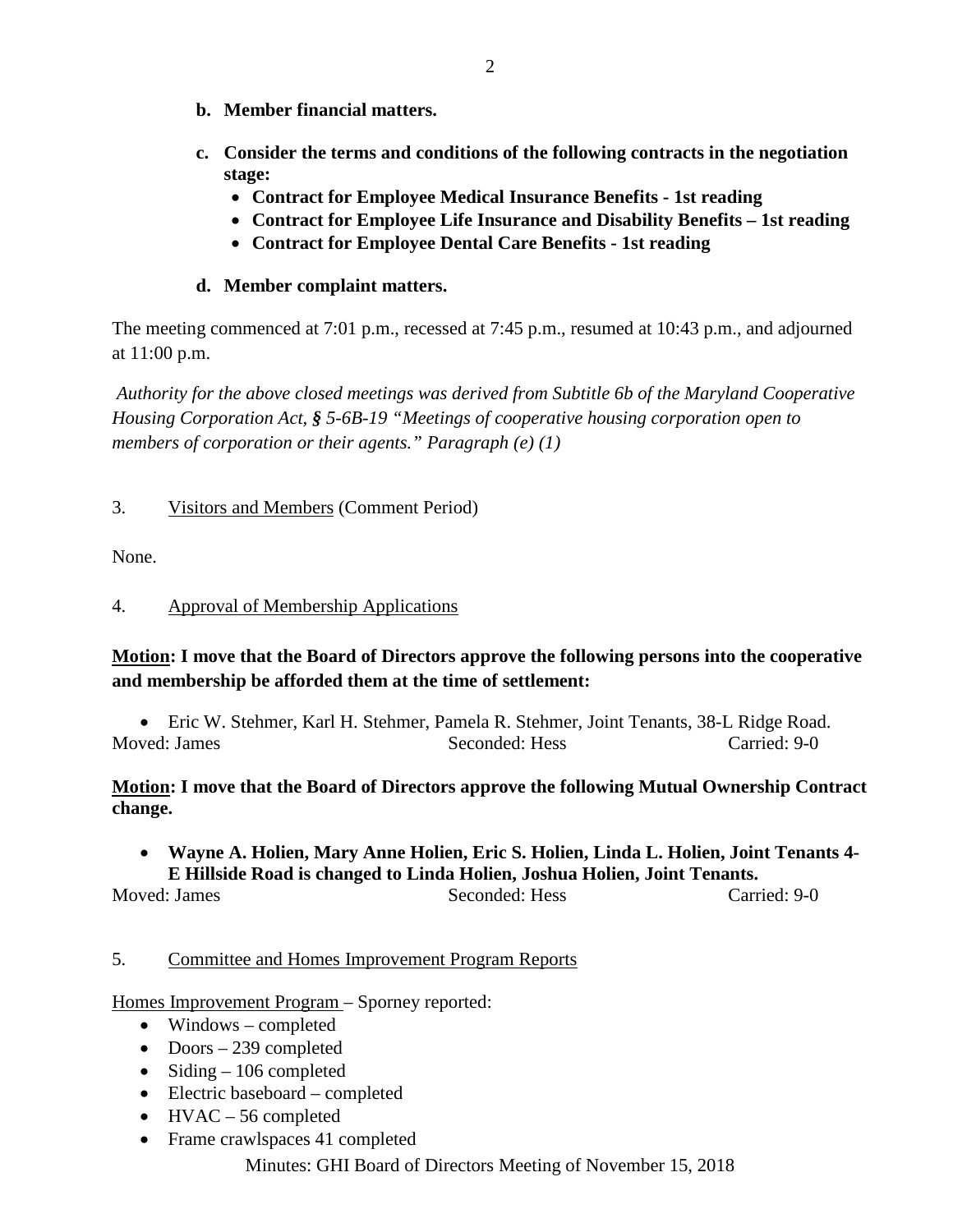- Attic completed
- Asbestos Remediation 92 completed

Architectural Review Committee - Watkins reported that ARC recommended two requests to the Board for solar panel installation on garage doors.

Yard Solutions Task Force – Watkins reported that follow up motions from the Yard Solutions Task Force regarding a creation of a gardening sub-committee.

Bicycle Committee – Watkins reported that the committee would be looking at the locations for the bike racks.

Long Range Planning Committee – Kapfer reported that the committee met and spent time putting together three potential questions to be included in the Member Outreach Committee membership survey.

Woodlands Committee – Kapfer reported that the committee spent time discussing the trail that runs through parcel X south of the larger homes and connects with the tunnel.

- 6. For Action or Discussion
- 6a. Approve Minutes of Special Open Session Meeting Held on October 18, 2018

# **Motion: I move that the Board of Directors approve the minutes of the Special Open Session Meeting that was held on October 18, 2018 as presented.** Moved: James Seconded: Hess Carried: 8-0-1 Abstained: Brodd

6b. Approve Minutes of Regular Open Session Meeting Held on October 18, 2018

**Motion: I move that the Board of Directors approve the minutes of the Regular Open Session meeting that was held on October 18, 2018 as presented.** Moved: James Seconded: Hess Carried: 8-0-1 Abstained: Brodd

#### 6c. Arborist's Risk Assessment Report re: Pine Tree at 4-A Plateau Place & Parking Options for Member at 4-C Plateau Place

On October 18, 2018, Mr. Alonzo Coleman, the member of 4-C Plateau Place, requested the Board to allow him to erect a movable carport in his reserved parking space #29 at 4 Court Plateau Place, because of droppings from a pine tree located in the serviceside yard at 4-A Plateau Place that affect his car. Alternatively, Mr. Coleman suggested that GHI should cut down the tree or the significant portions that extend over the 4-C yard line that prevent proper use of his parking space. After considering Mr. Coleman's request, the Board directed the manager to remove the tree.

Minutes: GHI Board of Directors Meeting of November 15, 2018 On November 1, 2018, the Board listened to comments from Mr. Michael Dugger and Ms. Judith Scheinhaus, the residents of 4-A Plateau Place, and other members who opposed the decision to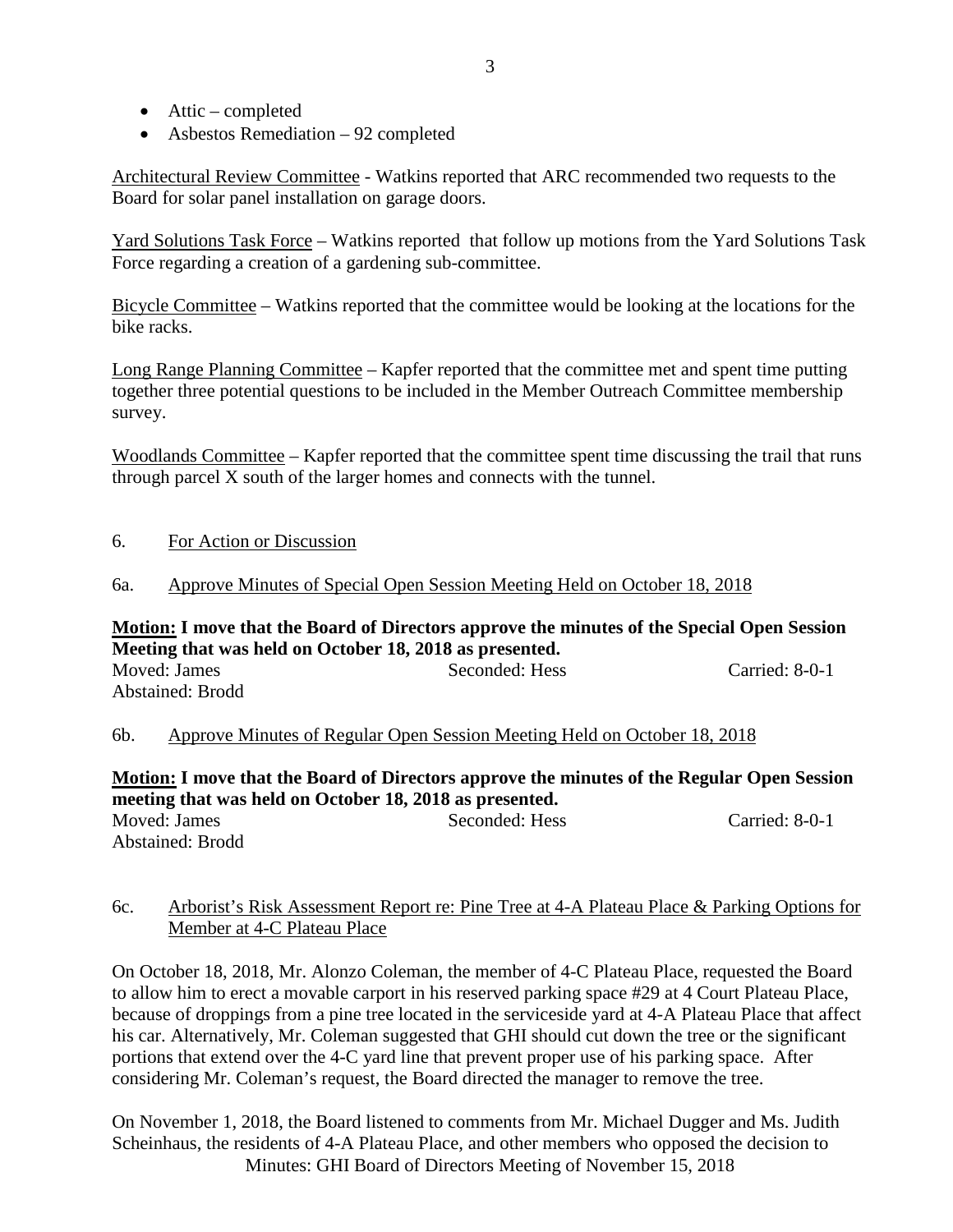remove the tree. The Board then directed staff to obtain a risk assessment report from an arborist about the tree and to propose solutions that could possibly resolve Mr. Coleman's concerns.

Staff requested GHI's consulting arborist Ms. Rebecca Feldberg to inspect the pine tree. Her report in Attachment #4a. stated that the likelihood of failure of the tree is improbable and that the overall tree risk is low. She recommended that the tree should be re-inspected in two years.

The Board may wish to consider the following options for resolving this matter:

- 1. Adhere to its prior motion of October 18, 2018 to remove the pine tree.
- 2. Rescind the motion of October 18 to remove the pine tree; request the member of 4-C Plateau Place to remove the carport and direct staff to offer the member an alternative parking space to park his car. Attachment #4b. shows the available visitor spaces in 4 and 6 Courts Plateau Place which could be reassigned as reserved spaces.
- 3. Allow the member of 4-C Plateau Place to retain his carport. GHI's rules do not currently allow members to erect carports. In considering this option, the Board should first direct the Architectural Review Committee to recommend whether carports should be allowed in GHI and if so, what types and styles should be allowed.

# **Motion: I move that the Board of Directors approve a carport in the parking space for 4-C Plateau Place as an exception to the rules, the member at 4-C must pay to repair the damage done by the carport when it is removed.**

Moved: Jones Seconded: Seely Carried: 5-4 Against: Brodd, Hess, Holland, Skolnik

# **Motion: I move that the Board of Directors rescind the motion passed on October 18, 2018 to remove the pine tree in the service side yard of 4-A Plateau Place.** Moved: Hess Seconded: Jones Carried: 7-2

Opposed: Holland, Watkins

# 6d. ARC's Recommendation re: Rules on Posting of Signs on Units and in Yards

On February 15, 2018, the Board directed an Architectural Review Committee task force to recommend revisions to the rules regarding the posting of signs on units and in yards.

After discussion at several prior meetings, the Architectural Review Committee finally reviewed the following report regarding temporary yard signs on October 18, 2018:

# Report

The ARC has discussed the notion of creating GHI rules regarding the display of political and personal signs by GHI members within GHI yard lines.

While we can see the aesthetic considerations of limiting the size, amount and length of time a sign is displayed, these considerations are outweighed by the primary concern that GHI not be seen as trying to restrict members rights of free speech. Secondary to these concerns is that the display of political and personal signs within GHI yard lines does not seem to be a significant irritant for most GHI members.

Minutes: GHI Board of Directors Meeting of November 15, 2018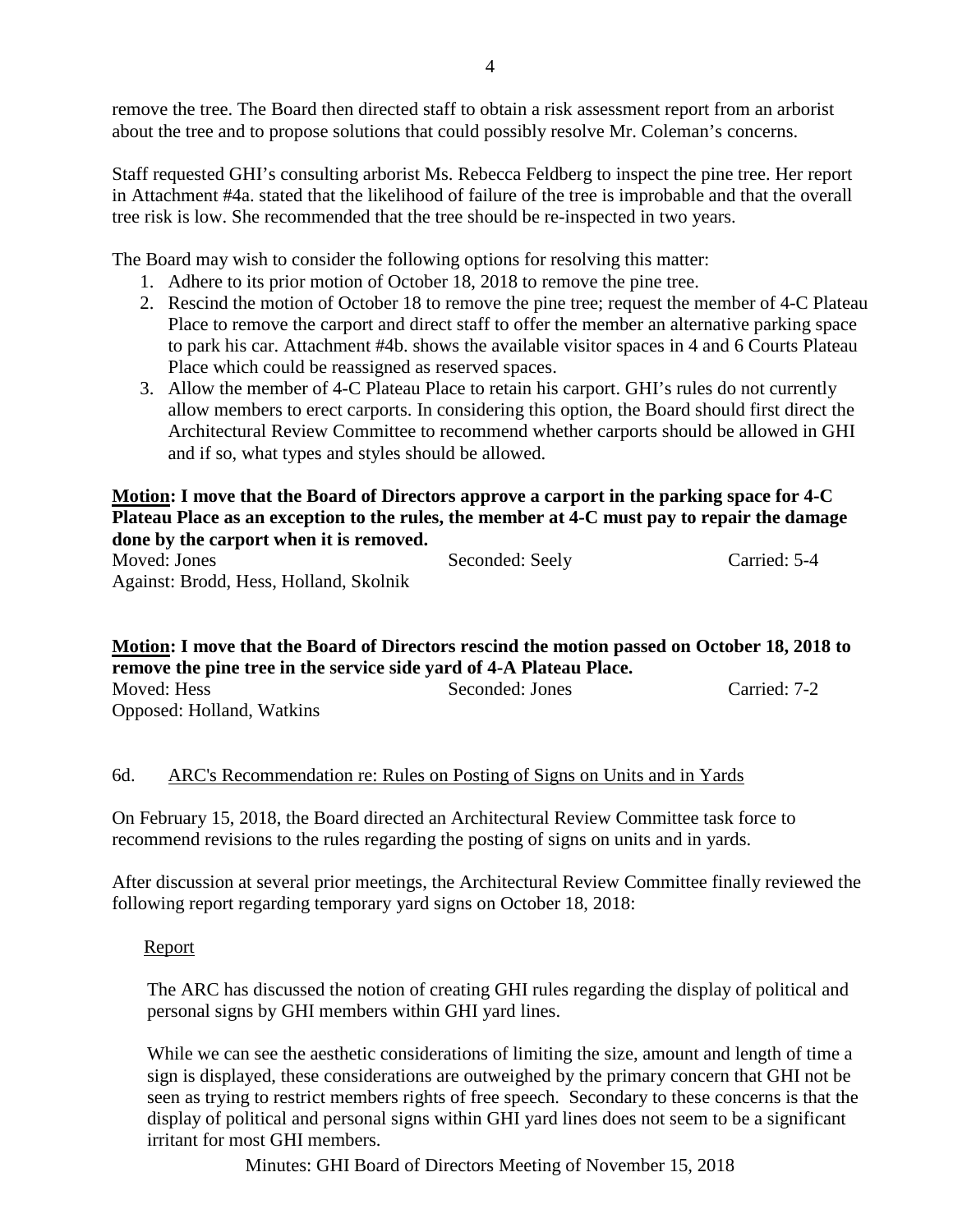Prince George's County Zoning Regulations already offer limits to the display of signs on private property, including the duration a sign can be displayed, the location a sign can be placed, and the size of signage permitted. GHI members, being residents of Prince George's County always have the right to ask the County to enforce these zoning regulations if they are concerned about the proliferation of signs by GHI members within GHI yard lines.

The ARC voted 6-0 to approve and forward the report to the Board of Directors. This matter is on the agenda for discussion and action.

#### **Motion: I move that the Board of Directors accept the report from the Architectural Review Committee regarding the posting of signs on units and in yards.** Moved: Hess Seconded: James Carried: 9-0

**By Consensus: To move to Item 6m on the agenda.**

| <b>Motion:</b> To extend the meeting by 1 hour. |                  |              |  |
|-------------------------------------------------|------------------|--------------|--|
| Moved: Hess                                     | Seconded: Kapfer | Carried: 8-1 |  |
| <b>Opposed:</b> Watkins                         |                  |              |  |

#### 6e. ARC's Recommendation re: Historic Address Numbers for GHI Units

During the Board meeting on September 20, 2018, the Board considered a suggestion from Mr. Aaron Marcavitch (the member at 13-F Ridge Rd.) that historic-style address numbers/letters (refer to Attachment #5.), should be considered for GHI's masonry homes. Mr. Marcavitch paid about \$30 for two sets of lettering which included a 3", 4", and 5" set. That would break down to about \$5 a set. However, he felt that the cost could be greatly reduced by contacting the manufacturer [\(DIYLettering.com\)](http://diylettering.com/) and obtaining several sets of a full alphabet and numbers which the maintenance staff could utilize.

The Board directed the Architectural Review Committee (ARC) to recommend whether the type of house letters presented by Mr. Marcavitch should be adopted as either optional lettering or primary lettering for GHI's masonry units.

During its meeting on October 10, 2018, ARC discussed the following points:

- a) The addresses come as an adhesive to be attached directly to the door of the glass.
- b) The Board would like to know if these should be optional or mandatory.
- c) There are City of Greenbelt rules pertaining to addresses on dwelling unit, and these seem to meet the requirements.
- d) The ARC does not see any reason to force a member to use these historic style replicas, but a program making them easily available for members would be appreciated.

By a vote of 6-0, the ARC recommended that the application of historic address numbers and letters to the 1937 masonry units should be optional, and the Board should consider making them available to interested members.

# **Motion: I move that the Board of Directors adopt the Architectural Review Committee's recommendation that the application of historic address numbers and letters by members to**

Minutes: GHI Board of Directors Meeting of November 15, 2018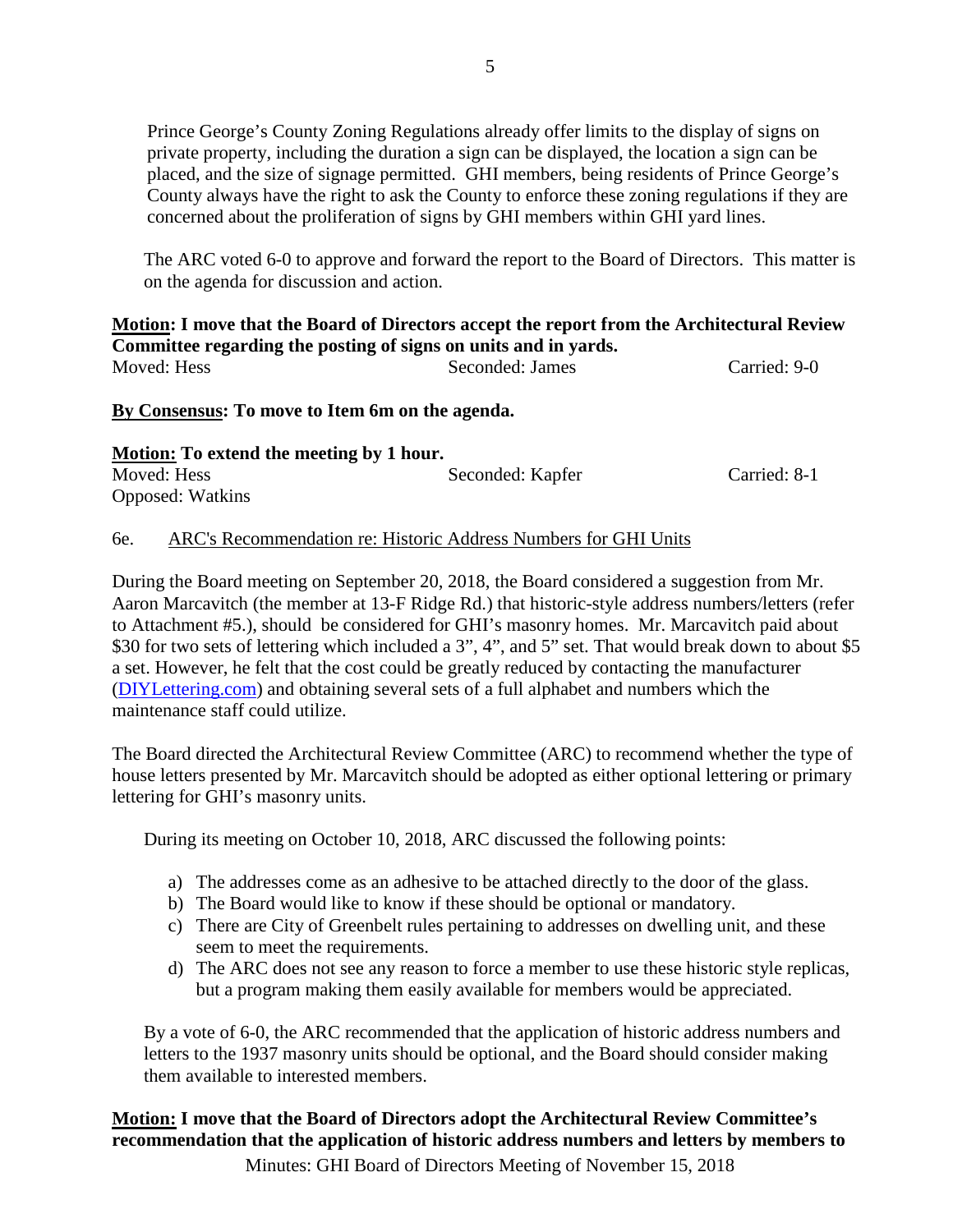**their units should be optional. Further, I move that the Board direct staff to stock the GHI warehouse with such numbers and letters and to provide them to members at cost.** Moved: Hess Seconded: Brodd Amended

**Amendment**: **I move that the Board of Directors approves the application of historic address numbers and letters by members to their units should be optional. Further, I move that the Board direct staff to stock the GHI warehouse with such numbers and letters and to provide them to members at cost.**

| Moved: Hess<br>Carried: 9-0<br>Seconded: Jones |  |
|------------------------------------------------|--|
|------------------------------------------------|--|

**Motion as Amended: I move that the Board of Directors approves the application of historic address numbers and letters by members to their units should be optional. Further, I move that the Board direct staff to stock the GHI warehouse with such numbers and letters and to provide them to members at cost.** Moved: Hess Seconded: Brodd Carried: 9-0

#### 6f. Finance Committee's Recommendations for Allocating Unreserved Operating Fund to Frame, Masonry and Larger Home Groups

The Finance Committee met on November 8, 2018 to further evaluate GHI's long term repayment plans for asbestos remediation and crawlspace improvements for frame and masonry homes. The committee recommends utilizing the full amount of the unreserved operating fund which remains, after taking into account allocations previously made by the Board of Directors in 2015. The utilization of the full unreserved operating fund will reduce or eliminate negative equity resulting from costs for asbestos remediation and crawlspace improvements. This will, in turn, create an opportunity to reduce fees for the 2019 budget and going forward.

Attachment #6. is a schedule illustrating the years in which the costs of the crawlspace improvements will be substantially covered for both the frame and masonry homes. It also provides estimates of when the costs of the asbestos remediation will be covered and the contingency funds returned to their 2017 beginning balance levels.

As a result of its evaluation, the Finance Committee passed the following motion:

**Motion: The Finance Committee recommends that the Board of Directors approves a \$1,051,819 allocation of the unreserved operating fund to each home group, distributing 62% to Frame, 36.2% to Masonry, and 1.8% to Larger Homes. The allocation is to be accounted for as follows:**

- **For Larger Homes, the \$18,933 increases their Replacement Reserves balance.**
- **For Masonry Homes, the \$380,758 goes first to cover any negative equity due to crawlspace improvements, then any remainder goes to the Contingency Fund for masonry homes.**
- **For Frame Homes, the \$652,128 goes to cover any negative equity due to asbestos remediation.**

Since the effects of the above motion significantly reduce the negative equity caused by the crawlspace improvements and the asbestos remediation, the Finance Committee passed the following motion in relation to the 2019 budget: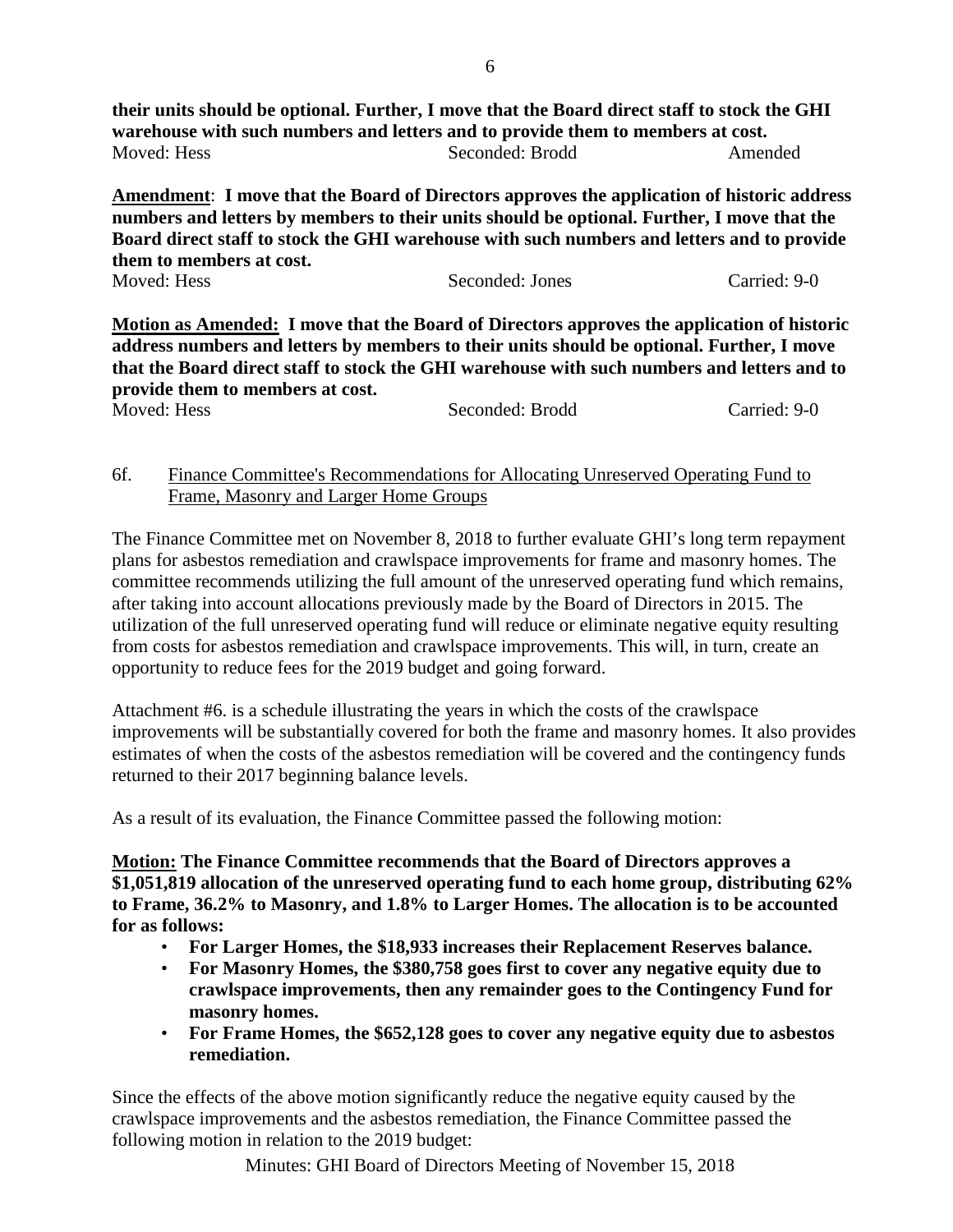**Motion: The Finance Committee recommends that the Board of Directors make the following changes to member charges in the 2019 Budget (Schedule A):**

- **For Larger Homes, Increase the Replacement Reserves contribution from \$31,843 to \$34,343.**
- **For Masonry Homes, eliminate the \$105,000 for Crawlspace improvements.**
- **For Frame Homes, reduce the \$201,000 for Crawlspace improvements to \$170,000 and reduce the \$120,000 for Asbestos remediation to \$60,000.**

This item is on the agenda for discussion and action.

**Motion #1: I move that the Board of Directors adopt the Finance Committee's recommendation to approve a \$1,051,819 allocation of the unreserved operating fund to each home group, distributing 62% to frame, 36.2% to masonry, and 1.8% to larger homes. The allocation is to be accounted for as follows:** 

- **For larger homes, the \$18,933 increases their replacement reserves balance.**
- **For masonry homes, the \$380,758 goes first to cover any negative equity due to crawlspace improvements, then any remainder goes to the contingency fund for masonry homes.**
- **For frame homes, the \$652,128 goes to cover any negative equity due to asbestos remediation.**

Moved: Hess Seconded: Jones Carried: 9-0

**Motion #2: I move that the Board of Directors adopt the Finance Committee's recommendation to make the following changes to member charges in the 2019 budget (schedule a):**

- **• For larger homes, increase the replacement reserves contribution from \$31,843 to \$34,343.**
- **• For masonry homes, eliminate the \$105,000 for crawlspace improvements.**
- **• For frame homes, reduce the \$201,000 for crawlspace improvements to \$160,000 and reduce the \$120,000 for asbestos remediation to \$60,000.**

Moved: Hess Seconded: Jones Carried: 9-0

#### 6g. Review 2019 GHI Budget – 2nd Reading

On November 1, 2018, the Board approved a 2019 budget that was presented, in the amount of \$14,438,288 with deprecation in the amount of \$622,000. The budget in Attachment #7. has been modified based on a repayment schedule for asbestos remediation and crawlspace improvements that the Finance Committee subsequently recommended. Questions regarding the revised budget may be directed to Joe Perry, Director of Finance, at any time before discussion at the Board meeting.

# **Motion: I move that the Board of Directors adopt the 2019 operating budget for Greenbelt Homes Inc., for second reading in the amount of \$14,232,488 with depreciation of members' homes in the amount of \$622,000.**

Moved: Hess Seconded: Seely Carried: 9-0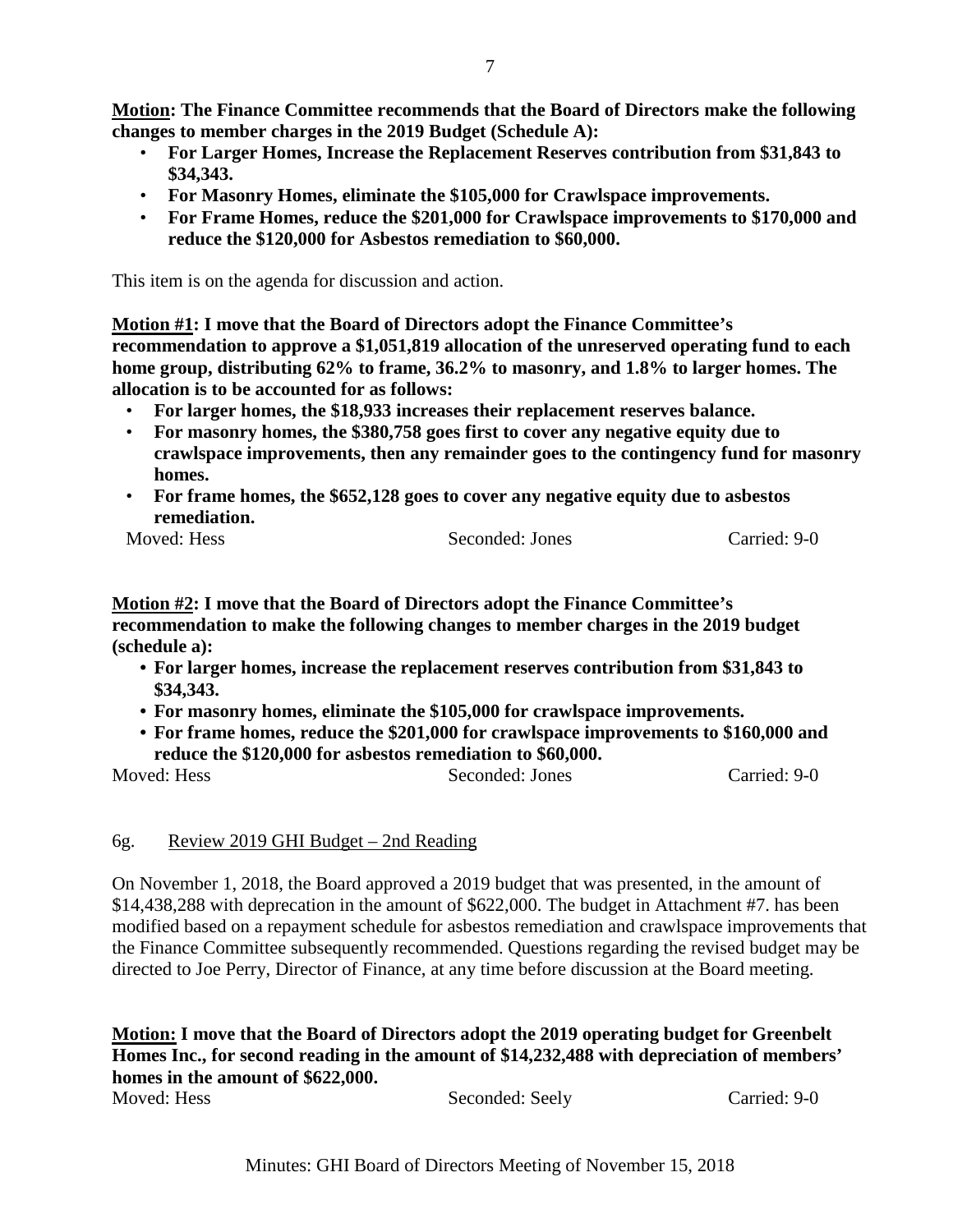# Minutes: GHI Board of Directors Meeting of November 15, 2018

| Coverage                              | <b>Carrier</b>         | <b>Best</b><br>rating | <b>Expiring Premium</b> | <b>Actual Premium (\$5K)</b><br>deductible) |
|---------------------------------------|------------------------|-----------------------|-------------------------|---------------------------------------------|
| Property                              | Philadelphia           |                       |                         |                                             |
| General Liability                     | Insurance<br>Companies |                       |                         |                                             |
| <b>Inland Marine</b>                  |                        | $A++XV$               | \$456,228               | \$456,228                                   |
| Automobile                            |                        |                       |                         |                                             |
| Boiler & Machinery                    |                        |                       |                         |                                             |
| Umbrella                              |                        |                       | \$22,026                | \$22,026                                    |
| Workers' Compensation                 | Chesapeake             | $A+XV$                | \$45,437                | \$50,872                                    |
|                                       |                        |                       |                         |                                             |
| Crime                                 | C.N.A                  | <b>AXV</b>            | \$15,683                | \$15,683                                    |
| Directors' and Officers'<br>Liability | C.N.A                  | <b>AXV</b>            |                         |                                             |
| <b>Cyber Liability</b>                |                        |                       |                         | \$2,991                                     |
| <b>TOTAL ESTIMATED ANNUAL PREMIUM</b> |                        |                       | \$539,374               | \$547,800                                   |

#### 6h. Authorization of Additional Expenditure for Business Owners' Insurance Premiums in 2018

The table below shows a breakdown of the proposed and actual insurance premiums for 2018

On December 21, 2017, the Board passed the following motion:

*I move that the Board of Directors approve for second reading, the expenditure of \$539,374 with an extra 1% to cover any unforeseen contingencies, for a total not exceeding \$544,767 to renew GHI's Property and Business Owners' Insurance Policy for 2018 through USI Insurance Services.* 

During 2018, staff requested the broker to include cyber liability coverage with an additional premium of \$2,991for the period 7/15/18 to 7/16/19. Based on a 2017-2018 workers compensation payroll audit that C.N.A conducted, the carrier issued an endorsement which resulted in an additional premium of \$5,435. The actual total insurance premium of \$547,180 for 2018 exceeds the authorized amount of \$544,767 by \$3,033.

**Motion: I move that the Board of Directors authorize the expenditure of \$3,033 above the prior authorized amount of \$544,767 including unforeseen contingencies for a total of \$547, 800 to cover premiums for GHI's Property and Business Owners' Insurance Policy for 2018 through USI Insurance Services.**

Moved: Hess Seconded: Kapfer Carried: 9-0

# 6i. Review 3rd Quarter Financial Statements

Greg Eck, Accounting manager reviewed the  $20183<sup>rd</sup>$  quarter financial statements and answered questions from the Board.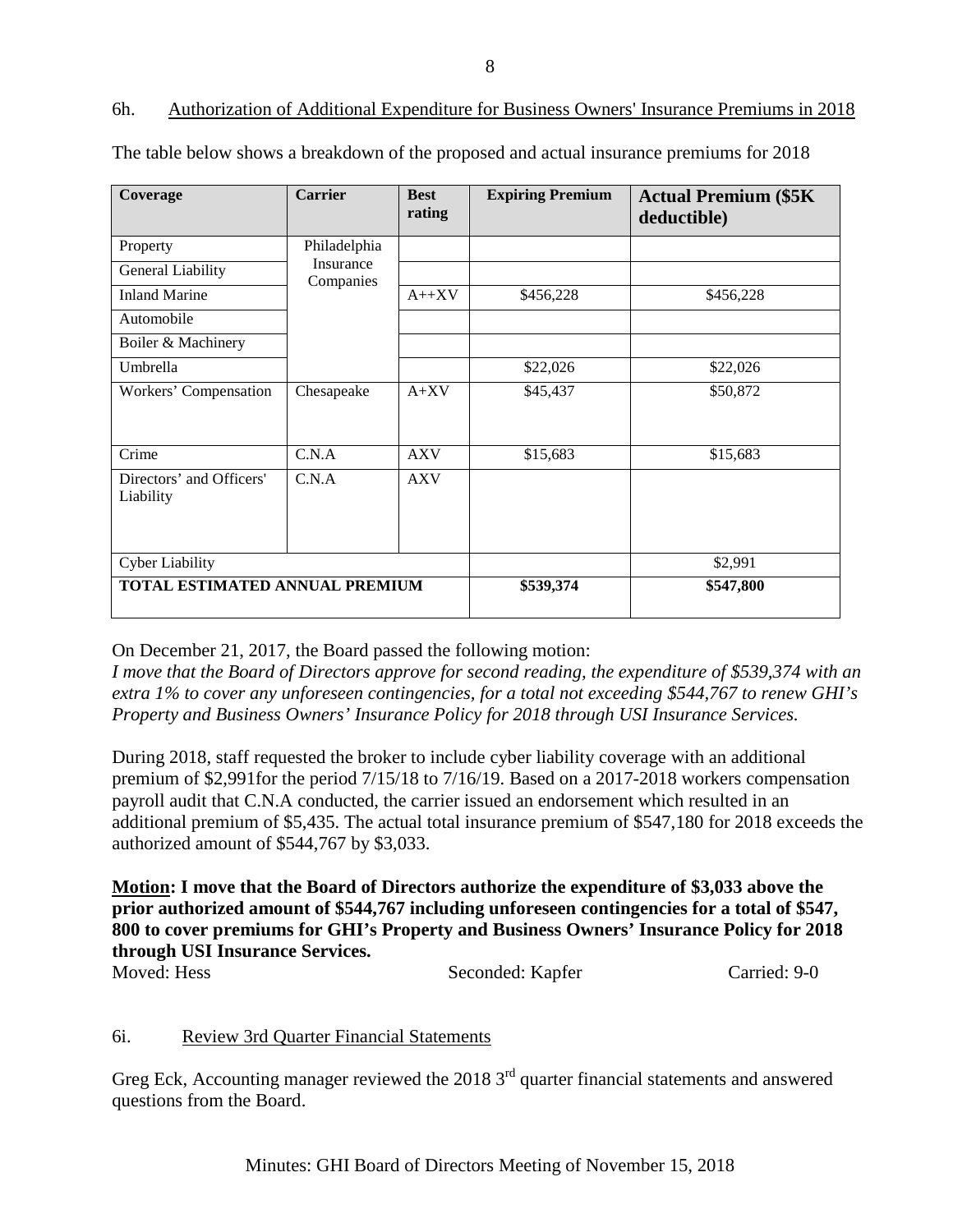#### 6j. Board Resolution for Signatures on National Cooperative Bank Documents

National Cooperative Bank (NCB) requires a Corporate Resolution be executed. GHI will be establishing the following account with NCB under a new account number:

Greenbelt Homes, Inc. General Checking

In October, a vendor of GHI informed staff that a check written from GHI to that vendor was intercepted and cashed by someone unauthorized to do so. The amount of the check was \$34,781.07. Staff immediately communicated with NCB informing them of the issue. NCB responded by providing the necessary documentation to open a claim for a credit to GHI for the full amount of the check. The credit was processed to GHI and an ACH payment subsequently issued to the vendor. NCB currently is following through with the bank which inappropriately honored the check for their final resolution.

Since the routing and account number was displayed on the check, NCB has established a new checking account number to be used which will mirror the previous GHI checking account.

Staff recommends that the resolution be approved as presented. It is necessary for the President to sign the resolutions and each copy to be witnessed by the Board Secretary.

**Motion: I move that the Board of Directors adopt the National Cooperative Bank Corporate Authorization resolution as presented on November 15, 2018, and authorize the following individuals as signers: Steve Skolnik, President; Charles Hess, Sr., Treasurer; Eldon Ralph, General Manager; Tom Sporney, Asst. General Manager; Joseph Perry, Jr., Director of Finance.**<br>Moved: Iames

| Moved: James            | Seconded: Seely   | Deferred     |
|-------------------------|-------------------|--------------|
| Motion: To be deferred. |                   |              |
| Moved: Brodd            | Seconded: Holland | Carried: 9-0 |

#### **By Consensus: To move to Item 6l on the agenda.**

#### 6k. Zoning Task Force's Draft Neighborhood Conservation Overlay Zone Proposal

P.G. County's Planning Department is conducting a comprehensive re-write of the Zoning Ordinance and Subdivision Regulations. The goal is to transform the current zoning code into a more user-friendly zoning ordinance for the county. A Neighborhood Conservation Overlay Zone (NCOZ) has been proposed for Old Greenbelt. A NCOZ would conserve GHI's architectural character and open spaces regardless of what underlying zone is ultimately applied by the County. GHI's Zoning Task Force drafted a NCOZ proposal which the Board initially reviewed on October 4, 2018 and at a subsequent work session on October 22, 2018. Based on feedback received, the task force modified the proposal (refer to Attachment #9.)

After the Board approves the NCOZ proposal, it will be submitted to the City of Greenbelt and its Department of Planning and Community Development staff for review. Ultimately, the Maryland National Capital Park and Planning Commission (MNCPPC) and the County Council, would have to approve the provisions for such an overlay zone.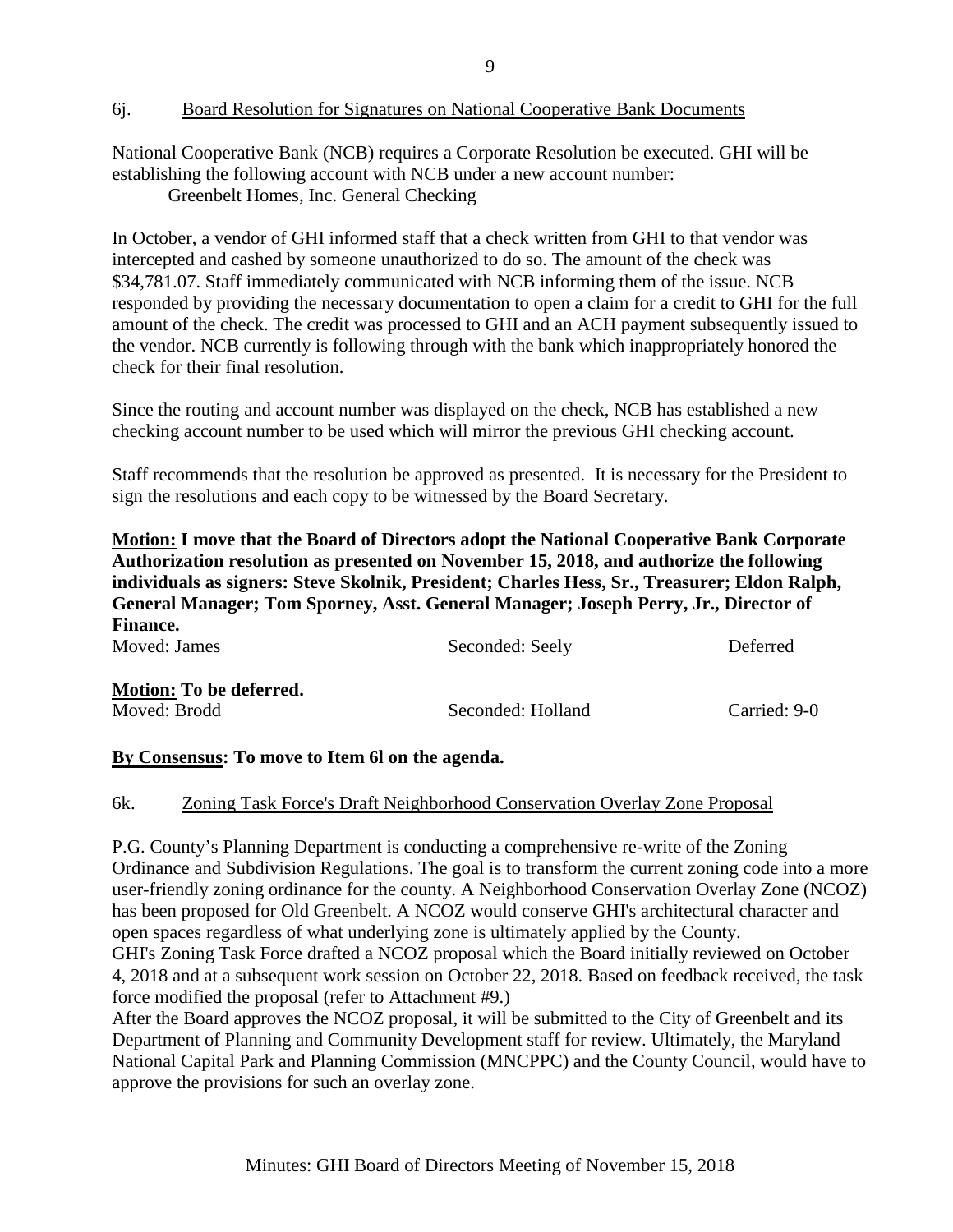**Motion: I move that the Board of Directors direct that the draft Neighborhood Conservation Overlay Zone proposal from the Zoning Task Force be forwarded to the membership for comments for (30) thirty days.**<br>Moved: Hess Seconded: Holland Carried: 9-0

| Motion: To extend the meeting by 20 minutes. |                 |              |  |
|----------------------------------------------|-----------------|--------------|--|
| Moved: Hess                                  | Seconded: James | Carried: 7-2 |  |
| Opposed: Seely, Watkins                      |                 |              |  |

6l. Woodlands Committee Proposal re: GHI Woodlands Caretakers and Greenspace Gardeners Programs

Attachment #10. is a proposal from the Woodlands Committee regarding the establishment of GHI Woodlands Caretakers and Greenspace Gardeners Programs. This document combines three proposals the Woodlands Committee has been working on over the last few months:

- 1. A Woodland Caretaker program,
- 2. A proposal for a parallel Common Area Caretaker program, and
- 3. A proposal for a Pocket Garden Caretaker program.

Proposals 2 and 3 have been drafted in response to the motion passed at the June 21st Board meeting directing the Woodlands Committee to recommend criteria whereby members may be allowed to establish plantings and landscape features in GHI's common areas.

**Motion: I move that the Board of Directors approve the proposal from the Woodlands Committee as presented on November 15, 2018, regarding the establishment of GHI Woodlands Caretakers and Greenspace Gardeners Programs.**

| Moved: James | Seconded: Kapfer | Carried: 9-0 |
|--------------|------------------|--------------|

# 6m. Bicycle Committee's Bike Rack Proposal

For the purpose of enhancing the bicycle infrastructure and promoting bicycling within the GHI community, the Bicycle committee undertook a bicycle survey in June 2018, which indicated a need for bicycle racks. The committee obtained three bids for the purchase of six (6) black one-loop wave style bike racks in the following amounts:

- $\bullet$  \$1,157.47
- $$1,188.37$
- $$1,199,30$

Funds for bicycle racks were approved in the 2018 budget and the Manager can order the racks without the Board's approval. Committee members plan to install the bike racks themselves.

Based on the results of the survey, the Bicycle Committee proposes to install two (2) bicycle racks (refer to Attachment #11.) at each of the following three locations:

1. 14-15 Court Laurel Hill Rd.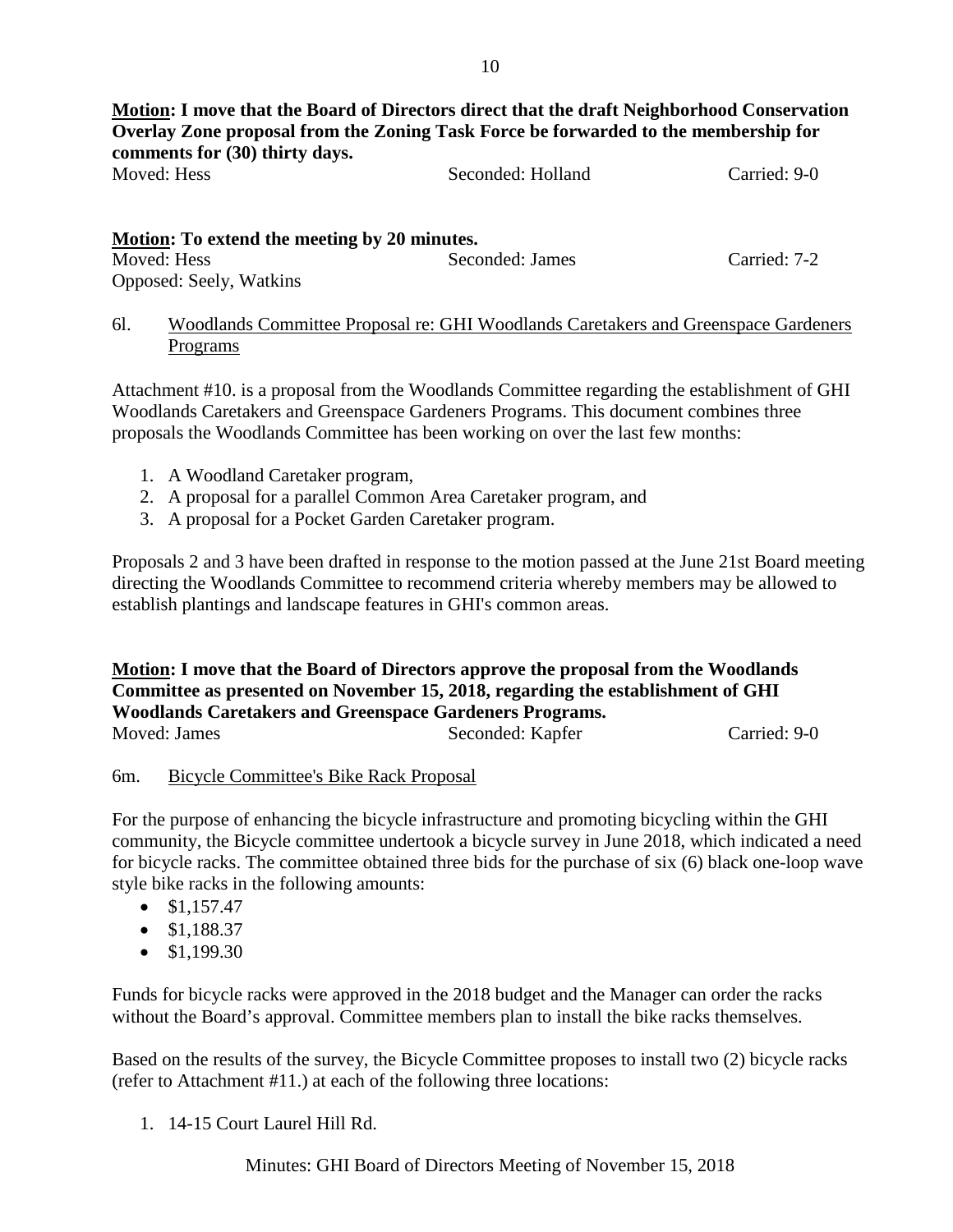- 2. GHI Administration Building
- 3. At the playground near the GHI museum

The playground near the GHI museum is owned by the City of Greenbelt; hence permission from the City must be obtained to install the bike racks at that location.

Staff is awaiting a response from our insurance broker regarding whether any liability issues in locating the bike racks e.g. theft of a bike from a rack, whether it is locked or unlocked.

#### **Motion: I move that the Board of Directors approve the installation of two loop wave bicycle racks at each of the following three locations:**

- **1. 14-15 Court Laurel Hill Rd.**
- **2. GHI Administration Building.**
- **3. At the playground near the Greenbelt museum; only if GHI obtains permission from the City of Greenbelt.**

Moved: Hess Seconded: Seely Deferred

#### 6n. Agendas for Town Hall Meetings in December 2018

On October 4, 2018, the Board decided to hold membership town hall meetings on December 9 and December 13, 2018. The proposed agendas in Attachment #12. will be distributed to the membership after they are approved by the Board.

# **Motion: I move that the Board of Directors approve the agenda topics for membership town hall meetings on December 9, 2018 and December 13, 2018 as presented on November 15, 2018.**

Moved: Hess Seconded: Holland Carried: 9-0

# 6o. Response from Attorney re: Questions about GHI's Investment Procedures

Last September 6, 2018, the Board reviewed an opinion from the law firm Pentiuk, Couvreur and Kobiljak P.C, a nationwide housing cooperative law firm, regarding the applicability of the Prudent Person Investor Rule to GHI. During the meeting, Board members Paul Kapfer and Bill Jones requested that the attorney provide supplementary information. The attorney's original opinion and his responses to the questions that Directors Kapfer and Jones asked are included in Attachment #13.

Ralph presented the Response from the Attorney re: Questions about GHI's Investment Procedures, and answered questions from the Board.

- 7. Items of Information
- 7a. Board 12 Month Action Plan and Committee Task List
- 7b. Monthly GHI and City Calendars